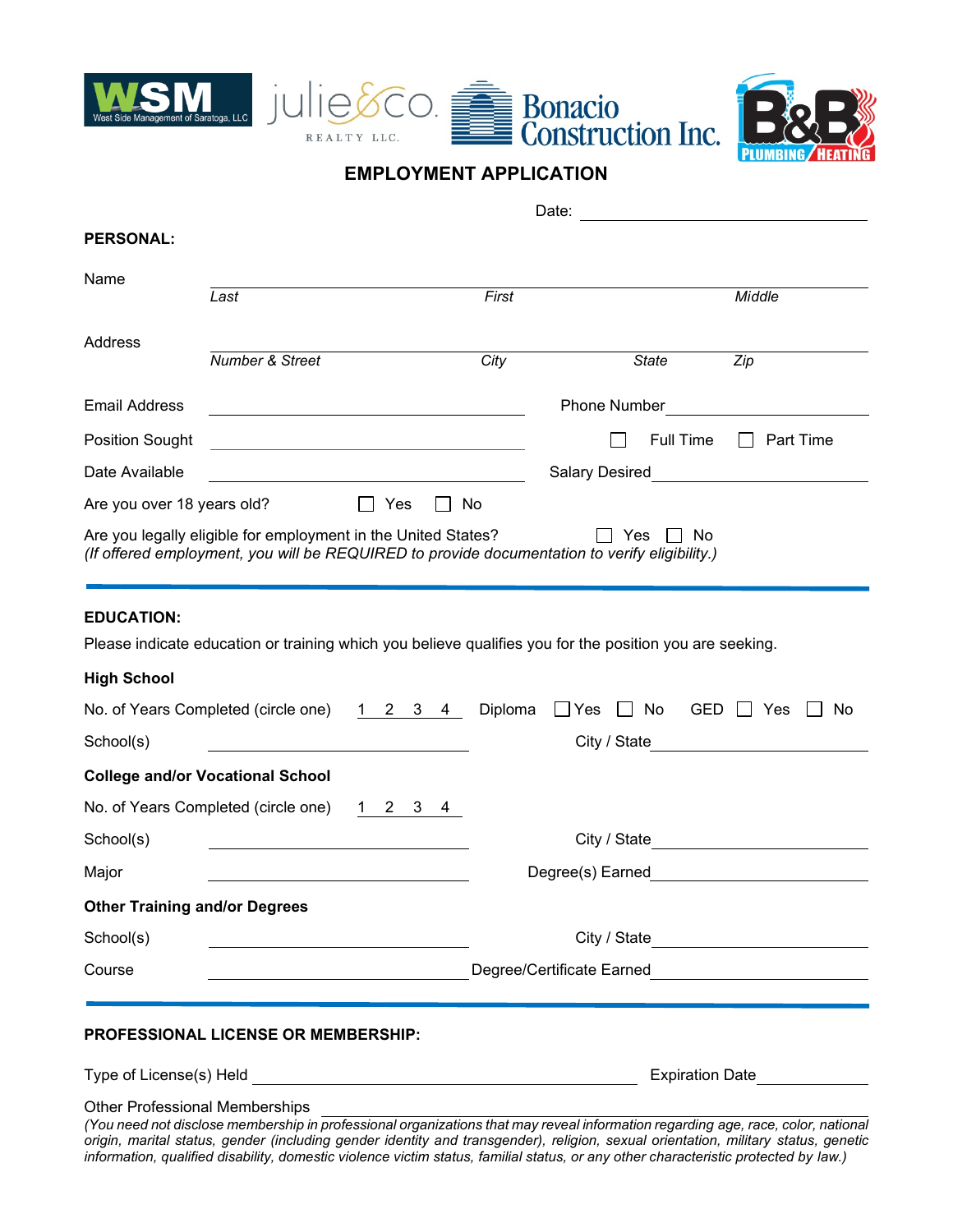## **SKILLS:**

## **Office Other** Have you ever been employed in any division of Bonacio Construction, Inc.? *(B&B Plumbing & Heating, Bonacio Construction, Julie & Co. Realty, Metal Division, WSM)* □ Yes □ No If yes, please state division name, location and dates of employment. **RECORD OF CONVICTION:** During the last ten years, have you been convicted of a crime other than a minor traffic  $\Box$  Yes  $\Box$  No If yes, please explain. *(A conviction will not necessarily automatically disqualify you for employment. Rather, such factors as age and date of conviction, seriousness and nature of crime and rehabilitation will be considered.)* **EMPLOYMENT:** List last employer first, including US Military Service. May we contact your present employer?  $\Box$  Yes  $\Box$  No If any employment was under a different name, indicate name(s). 1. Employer **Phone** Phone **Phone** Phone **Phone** Address and the contract of the contract of the contract of the contract of the contract of the contract of the contract of the contract of the contract of the contract of the contract of the contract of the contract of th Dates of Employment: *From* <u>*<u>Month/Year</u>*) 70 \_</u> *(Month/Year) (Month/Year)* Supervisor Contract Contract Contract Department Contract Contract Contract Contract Contract Contract Contract Contract Contract Contract Contract Contract Contract Contract Contract Contract Contract Contract Contract Co FT PT No. of Weekly Hours **Duties** Reason for Leaving **Exercise 2008 Reason** for Leaving

| 2. | Employer                                      | Phone    |  |
|----|-----------------------------------------------|----------|--|
|    | Address                                       | Position |  |
|    | Dates of Employment: From<br>To               |          |  |
|    | (Month/Year)<br>(Month/Year)                  |          |  |
|    | Supervisor<br>Department                      |          |  |
|    | $\Box$ PT<br>$\Box$ FT<br>No. of Weekly Hours |          |  |
|    | <b>Duties</b>                                 |          |  |
|    | Reason for Leaving                            |          |  |
|    |                                               |          |  |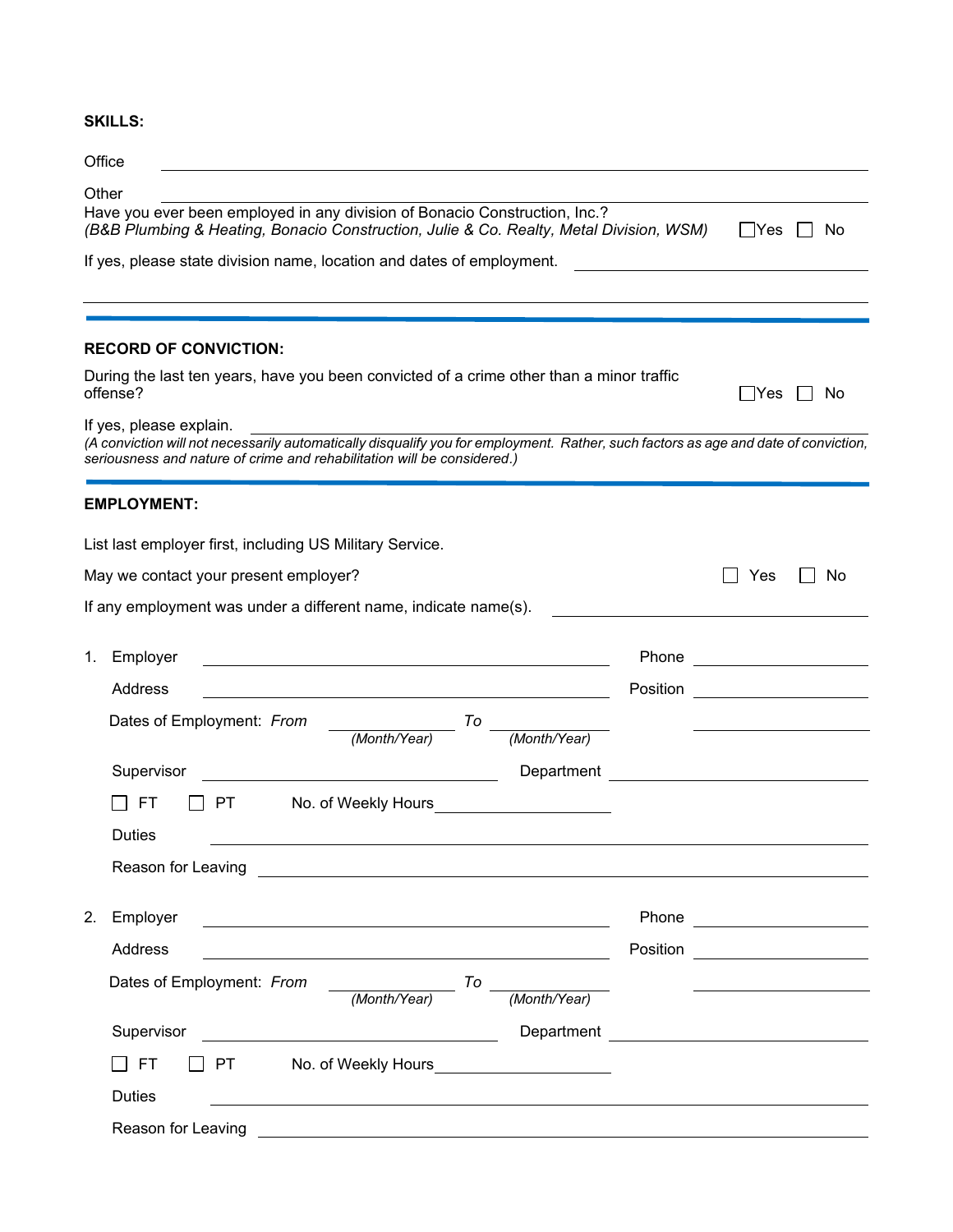| 3. | Employer<br>and the control of the control of the control of the control of the control of the control of the control of the                                                                                                        |              | Phone <u>________________</u>      |    |
|----|-------------------------------------------------------------------------------------------------------------------------------------------------------------------------------------------------------------------------------------|--------------|------------------------------------|----|
|    | Address                                                                                                                                                                                                                             |              | Position <u>__________________</u> |    |
|    | Dates of Employment: From<br>$\frac{1}{(Month/Year)}$ To                                                                                                                                                                            | (Month/Year) |                                    |    |
|    | Supervisor                                                                                                                                                                                                                          |              |                                    |    |
|    | $\Box$ FT<br>PT No. of Weekly Hours _______________________                                                                                                                                                                         |              |                                    |    |
|    | <b>Duties</b>                                                                                                                                                                                                                       |              |                                    |    |
|    | Reason for Leaving <u>experience</u> and the contract of the contract of the contract of the contract of the contract of the contract of the contract of the contract of the contract of the contract of the contract of the contra |              |                                    |    |
| 4. | Employer<br><u> 1980 - Andrea Barbara, amerikan personal (h. 1980).</u>                                                                                                                                                             |              | Phone <u>_______________</u>       |    |
|    | Address<br><u> 1980 - Johann Barn, mars eta bat erroman erroman erroman erroman erroman erroman erroman erroman erroman err</u>                                                                                                     |              | Position <u>________________</u>   |    |
|    | $\frac{1}{(Month/Year)}$ To $-$<br>Dates of Employment: From                                                                                                                                                                        |              |                                    |    |
|    |                                                                                                                                                                                                                                     | (Month/Year) |                                    |    |
|    | Supervisor<br><u> 1990 - Johann Barbara, martin amerikan ba</u>                                                                                                                                                                     |              |                                    |    |
|    | FT<br>T PT No. of Weekly Hours No. 2014                                                                                                                                                                                             |              |                                    |    |
|    | <b>Duties</b>                                                                                                                                                                                                                       |              |                                    |    |
|    | Reason for Leaving                                                                                                                                                                                                                  |              |                                    |    |
|    | If you wish to include additional work experience, attach the above information for each position on a separate piece of paper.                                                                                                     |              |                                    |    |
|    |                                                                                                                                                                                                                                     |              |                                    |    |
|    |                                                                                                                                                                                                                                     |              |                                    |    |
|    | Have you ever been discharged or asked to resign from a job?                                                                                                                                                                        |              | Yes                                | No |
|    | If yes, please explain                                                                                                                                                                                                              |              |                                    |    |
|    |                                                                                                                                                                                                                                     |              |                                    |    |
|    | <b>REFERENCES:</b>                                                                                                                                                                                                                  |              |                                    |    |
|    | Professional                                                                                                                                                                                                                        |              |                                    |    |
|    | Name                                                                                                                                                                                                                                | Name         |                                    |    |
|    | Company                                                                                                                                                                                                                             | Company      |                                    |    |
|    | Address                                                                                                                                                                                                                             | Address      |                                    |    |
|    |                                                                                                                                                                                                                                     |              |                                    |    |
|    | Phone                                                                                                                                                                                                                               | Phone        |                                    |    |
|    | Email                                                                                                                                                                                                                               | Email        |                                    |    |